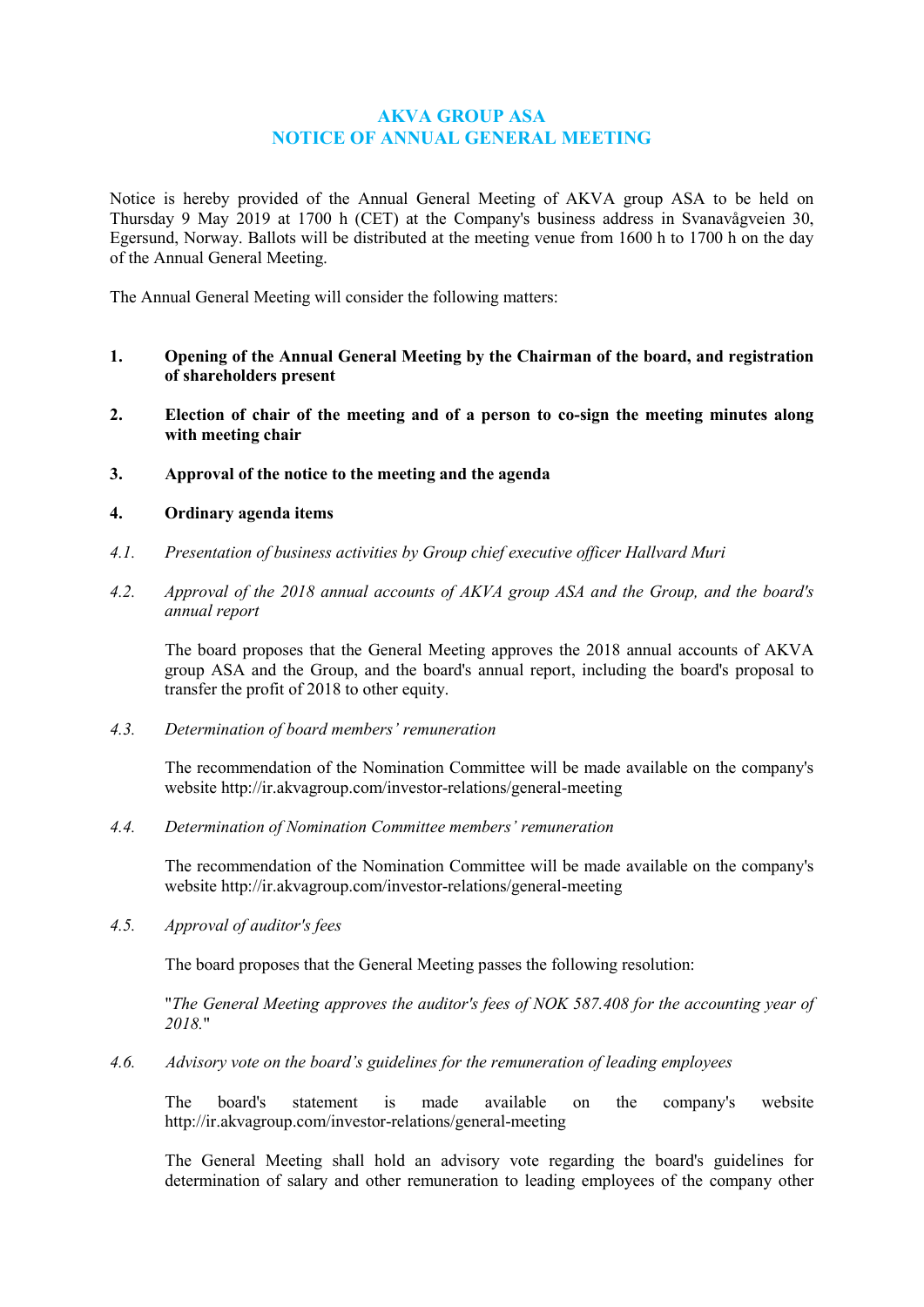than schemes where compensation to leading employees is linked to shares or the developments in the price of the company's shares or of the shares in any other group company.

The board proposes that the General Meeting passes the following resolution:

"*The General Meeting endorses item 2 of the board's statement on the determination of salary and other remuneration to leading employees of the company.*"

*4.7. Approval of the board's guidelines for share-linked incentive arrangements for leading employees*

The board's statement is made available on the company's website <http://ir.akvagroup.com/investor-relations/general-meeting>

The General Meeting shall hold a binding vote regarding the board's guidelines for determination of salary and other remuneration to leading employees linked to shares or the developments in the price of the company's shares or of the shares in any other group company.

The board proposes that the General Meeting passes the following resolution:

"*The General Meeting approves item 3 of the board's statement on the determination of salary and other remuneration to leading employees of the company.*"

*4.8. Consideration of the board's statement on corporate governance in accordance with the Norwegian Accounting Act section 3-3 b*

The company is obliged to give an account on corporate governance, in accordance with the Norwegian Accounting Act. The board's statement is included in the board's annual report for 2018. The board's statement shall be considered at the Annual General Meeting, in accordance with the Norwegian Public Limited Liability Companies Act section 5-6. The board proposes that the General Meeting passes the following resolution:

"*The General Meeting endorses the board's statement on corporate governance, included in the annual report.*"

### *4.9. Election of board members*

The recommendation of the Nomination Committee will be made available on the company's website<http://ir.akvagroup.com/investor-relations/general-meeting>

### *4.10. Election of Nomination Committee members*

The recommendation of the Nomination Committee will be made available on the company's website<http://ir.akvagroup.com/investor-relations/general-meeting>

### **5 Authorization to increase the share capital**

At the General Meeting of 15 May 2018, the board was authorised to increase the company's share capital by up to NOK 2,583,430. The authorisation is in force until the Annual General Meeting in 2019, however, not later than until 30 June 2019.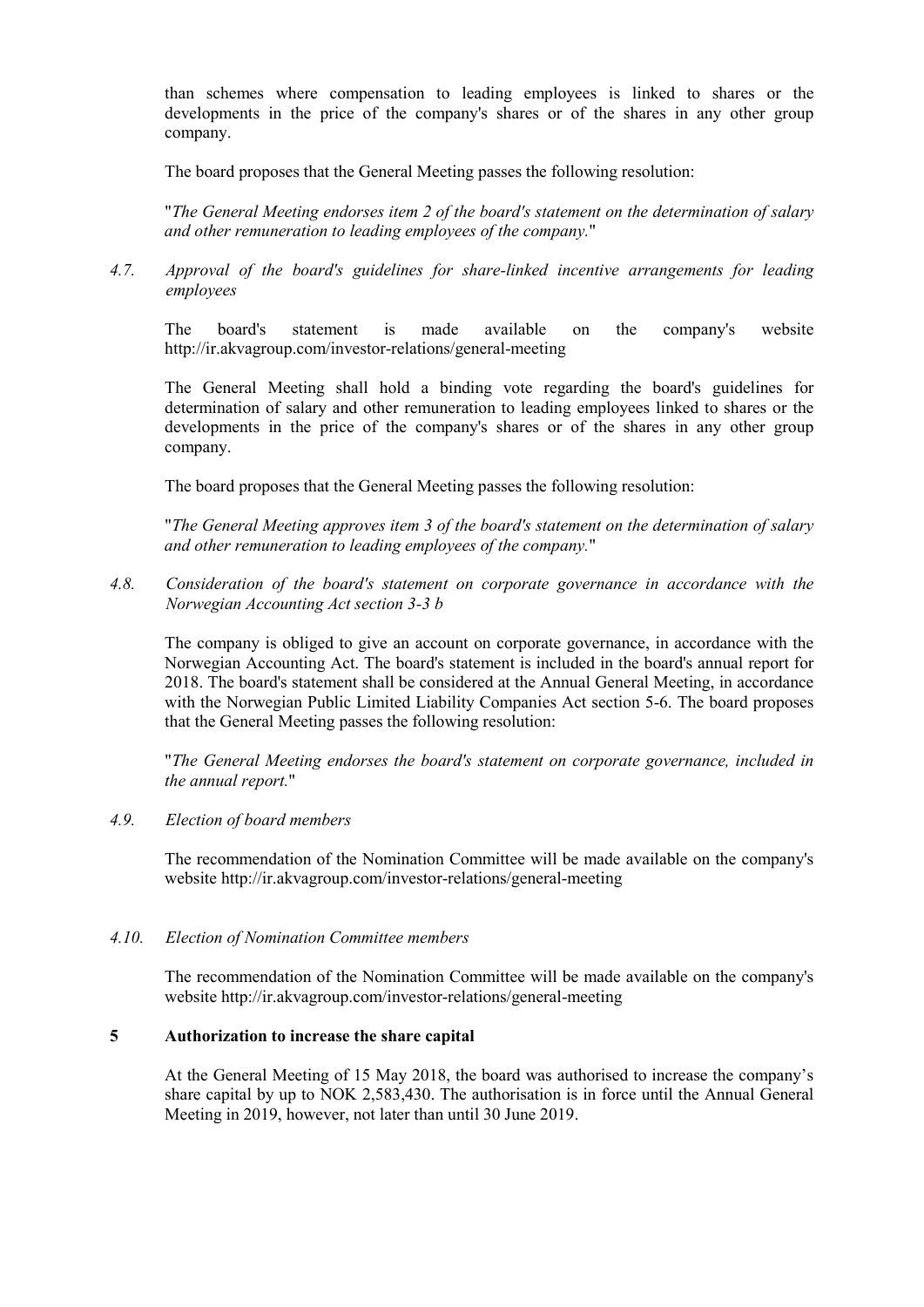To ensure the completion of the Company's strategic goals in the best possible way, the board proposes that the General Meeting grants the board a new authorisation to carry out one or several capital increases.

The purpose of the authorization is to give the board the opportunity to raise additional capital quickly and efficiently in connection with funding of further development and growth of the business. Accordingly, it would be appropriate to give the board the opportunity to make a continuous assessment of and respond to the need for additional capital.

The board's proposal does not permit the pre-emptive right of shareholders to subscribe for shares pursuant to section 10-4 of the Public Limited Liability Companies Act to be waived.

The board proposes that the General Meeting passes the following resolution:

*"The board is authorized to increase the company's share capital by up to NOK 3,333,430, through subscription of new shares. The authorization does not authorize the board to waive the pre-emptive right of shareholders pursuant to section 10-4 of the Public Limited Liability Companies Act (the "Act"), nor carry out a capital increase through payments in nonmonetary assets, nor incur special obligations on behalf of the company as set out in section 10-2 of the Act, nor decisions on mergers pursuant to section 13-5 of the Act, and may not be used in connection with the company's option program.*

*The authorization shall be in force until the earlier of the time of the Annual General Meeting in 2020 and 30 June 2020. This authorization replaces all previous authorizations to the board to increase the company's share capital."*

### **6. Authorisation to purchase own shares**

At the General Meeting of 15 May 2018, the board was authorised to purchase the company's own shares up to a total nominal value of NOK 645,857, which equalled approximately 2.5 % of the Company's share capital. The authorisation is in force until the Annual General Meeting in 2019, however, not later than until 30 June 2019. A new authorisation to purchase own shares will provide the board with desired flexibility and opportunity, inter alia in connection with acquisitions where the consideration shall consist of shares in the company. The board accordingly proposes that the General Meeting passes the following resolution:

*"The board is, pursuant to Section 9-2 to 9-4 of the Public Limited Liability Companies Act, authorized to purchase and hold shares in the Company. The shares to be acquired under this authorization shall not be acquired at a higher value than at market terms on a regulated market where the shares are traded, and the minimum and maximum price that may be paid for each share is NOK 1 and NOK 150, respectively.*

*This authorization may be used one or several times. The maximum face value of the shares which the Company may acquire pursuant to this authorization is in total NOK 833,358 which equals to approximately 2.5 % of the Company's share capital.*

*Acquisition of shares pursuant to this authorization may only take place if the Company's distributable reserves according to the most recent balance sheet exceed the remuneration for the shares to be acquired. The board is free to determine how the company's own shares will be acquired and sold, provided an acquisition under this authorization must be in accordance with prudent and good business practice, with due consideration to losses which may have occurred after the balance-sheet date or to such expected losses.*

*The authorisation shall be in force until the Annual General Meeting in 2020, however, not later than until 30 June 2020. This authorization replaces the authorization to the board to purchase own shares, given by the General Meeting on 15 May 2018."*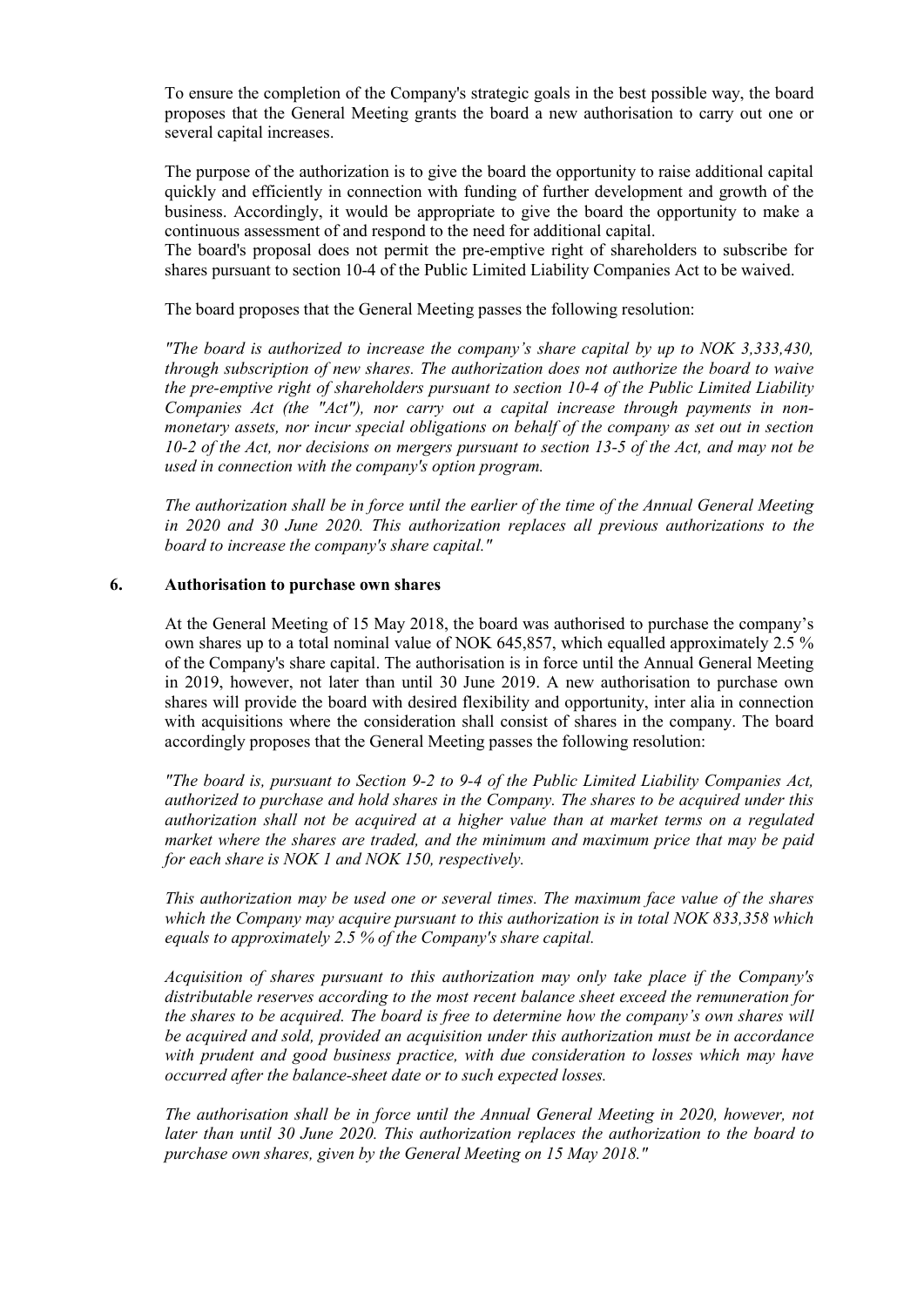# **7. Authorisation to the board to approve the distribution of dividends**

The company's financial result in 2018 enables dividend distributions as set out in the company's dividend policy. In order to facilitate semi-annual distributions of dividends in line with the company's dividend policy, to the extent deemed appropriate based on the company's financial situation, the board proposes that the general meeting passes the following resolution:

*"The board of directors are authorised pursuant to the Public Limited Liability Companies Act § 8-2(2) to approve the distribution of dividends based on the Company annual accounts for 2018. The authorisation also includes distribution in the form of repayment of paid-in-capital.* 

*The authorisation may be used to approve the distribution of dividends up to an aggregated amount of NOK 100,000,000.*

*The authorisation is valid for dividends from and including the second quarter of 2019 and until the Annual General Meeting in 2020, however, not later than until 30 June 2020.*

*The board determines from which date the shares will be traded ex-dividend.* 

*This authorization replaces the authorization to the board to approve the distribution of dividends, given by the General Meeting on 15 May 2018."*

\*\*\*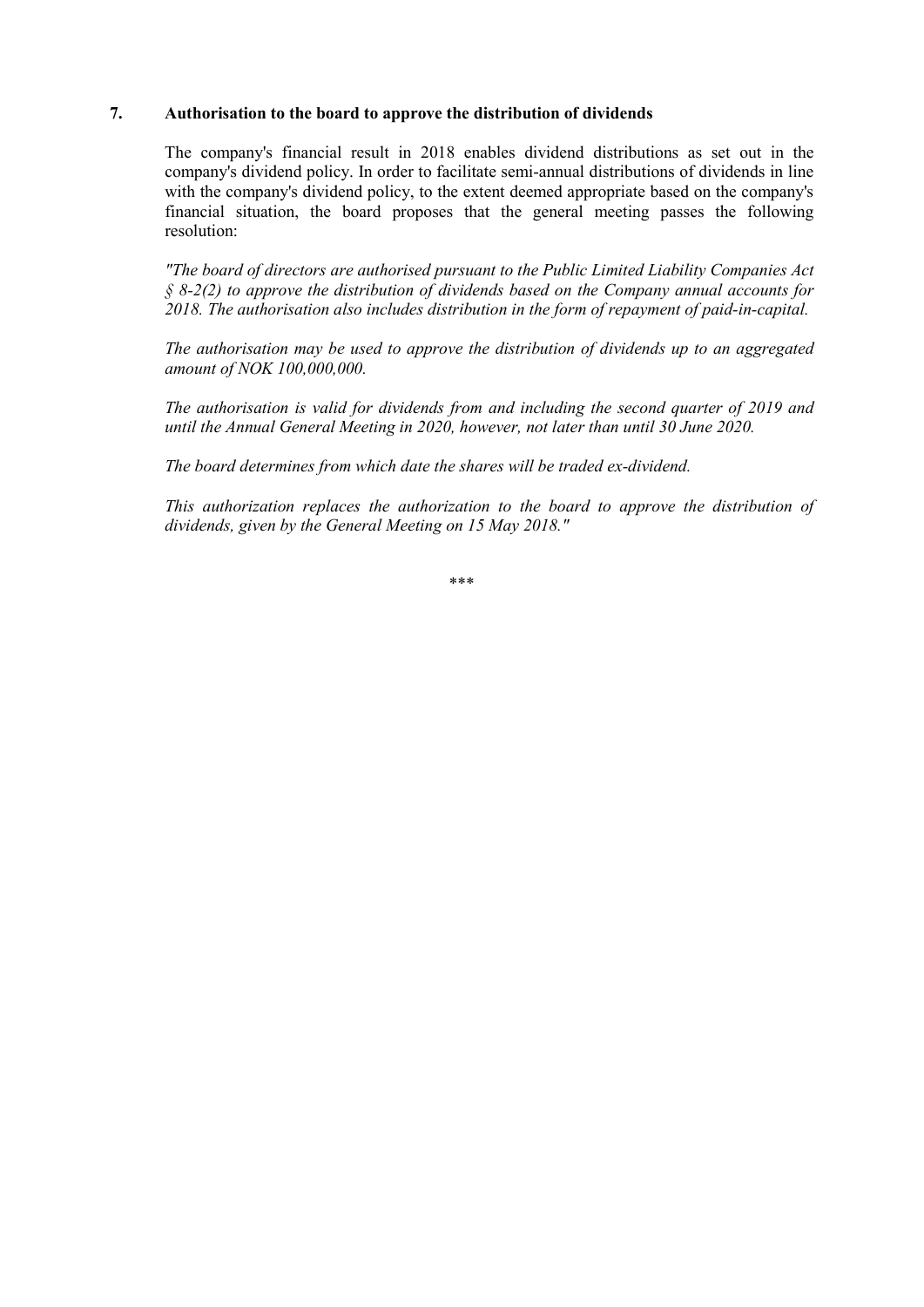#### **The shares of the company and the right to vote for shares**

The company's share capital is NOK 33,334,303 divided into 33,334,303 shares. Each share is entitled to one vote.

Each shareholder has the right to vote for the number of shares owned by the shareholder and registered on an account in the Norwegian Central Securities Depository (VPS) belonging to the shareholder at the time of the Annual General Meeting. If a shareholder has acquired shares and the share acquisition has not been registered with the Norwegian Central Securities Depository (VPS) at the time of the Annual General Meeting, voting rights for the acquired shares may only be exercised if the acquisition is reported to VPS and proven at the Annual General Meeting. In case of ownership transfer, the parties may agree that the seller can exercise the shareholder rights until the rights have been assumed by the acquirer.

Voting rights for shares registered in VPS accounts belonging to custodians, cf. the Public Limited Liability Companies Act § 4-10, may, from the company's point of view, not be exercised either by the beneficial owner or the custodian. However, the beneficial owner of the shares may exercise voting rights if he proves that he has taken the necessary actions to terminate the custodianship of the shares and that the shares will be transferred to an ordinary VPS account in the name of the owner. If the owner can prove that he has initiated such measures and that he has a real shareholder interest in the company, he may, in the opinion of the company, vote for the shares even if they are not yet registered in an ordinary VPS account.

#### **The shareholders' rights**

A shareholder has the right to put matters on the agenda if the matter is reported in writing to the Board of Directors within 11 April 2019 along with a proposal to a draft resolution or an explanation as to why the matter has been put on the agenda, cf. § 5-11 of the Public Limited Liability Companies Act.

A shareholder has the right to make proposals for a resolution regarding the items which will be considered by the General Meeting.

A shareholder has the right to require the members of the Board of Directors and the General Manager to provide necessary information to the General Meeting that may influence the approval of the annual accounts and the annual report, items which have been presented to the shareholders for decision, the company's financial position, including information on other companies in which the company participates, and other items to be considered at the Annual General Meeting, unless the information requested may not be disclosed without causing disproportionate damage to the company.

If additional information is necessary, and an answer cannot be given at the Annual General Meeting, a written answer shall be prepared within two weeks from the date of the Annual General Meeting. Such answer shall be available to the shareholders at the company's premises and be sent to shareholders requesting the information. If the answer is considered material for evaluation of the circumstances mentioned in the previous paragraph, the answer should be sent to all shareholders with known address.

#### **Registration of attendance to the Annual General Meeting**

Shareholders who wish to participate at the Annual General Meeting, either in person or by proxy, must complete and submit the attached attendance form or the attached form of proxy, to AKVA group ASA, v/ Svein Grude, Post box 271, Nordlysveien 4, 4349 Bryne or by email investorrelations@akvagroup.com. In case the shareholder is a legal entity, a certificate of registration must accompany the attendance form. Otherwise, the shareholder must bring a certificate of registration to the General Meeting. We kindly request that the attendance form is received by AKVA group ASA no later than Wednesday 8 May 2019, at 12:00 h local time, Bryne.

#### **Proxy**

A shareholder, who is not present at the General Meeting in person, may grant proxy to a nominated proxy holder. Any proxy form not naming any particular proxy holder will be deemed given to the chairman of the board or a person designated by him. Enclosed with the Notice of Annual General Meeting is a form for granting proxy. We kindly ask you to send the proxy by post to AKVA group ASA, v/ Svein Grude, Post box 271, Nordlysveien 4, 4349 Bryne or by email investorrelations@akvagroup.com. In case the shareholder is a legal entity, a certificate of registration must be enclosed to the form of proxy. Online registration of proxy with voting instructions is not possible.

Shareholders may also grant proxy with voting instructions. A separate proxy form for such detailed voting instructions is enclosed with the Notice of Annual General Meeting. Proxy with voting instructions should be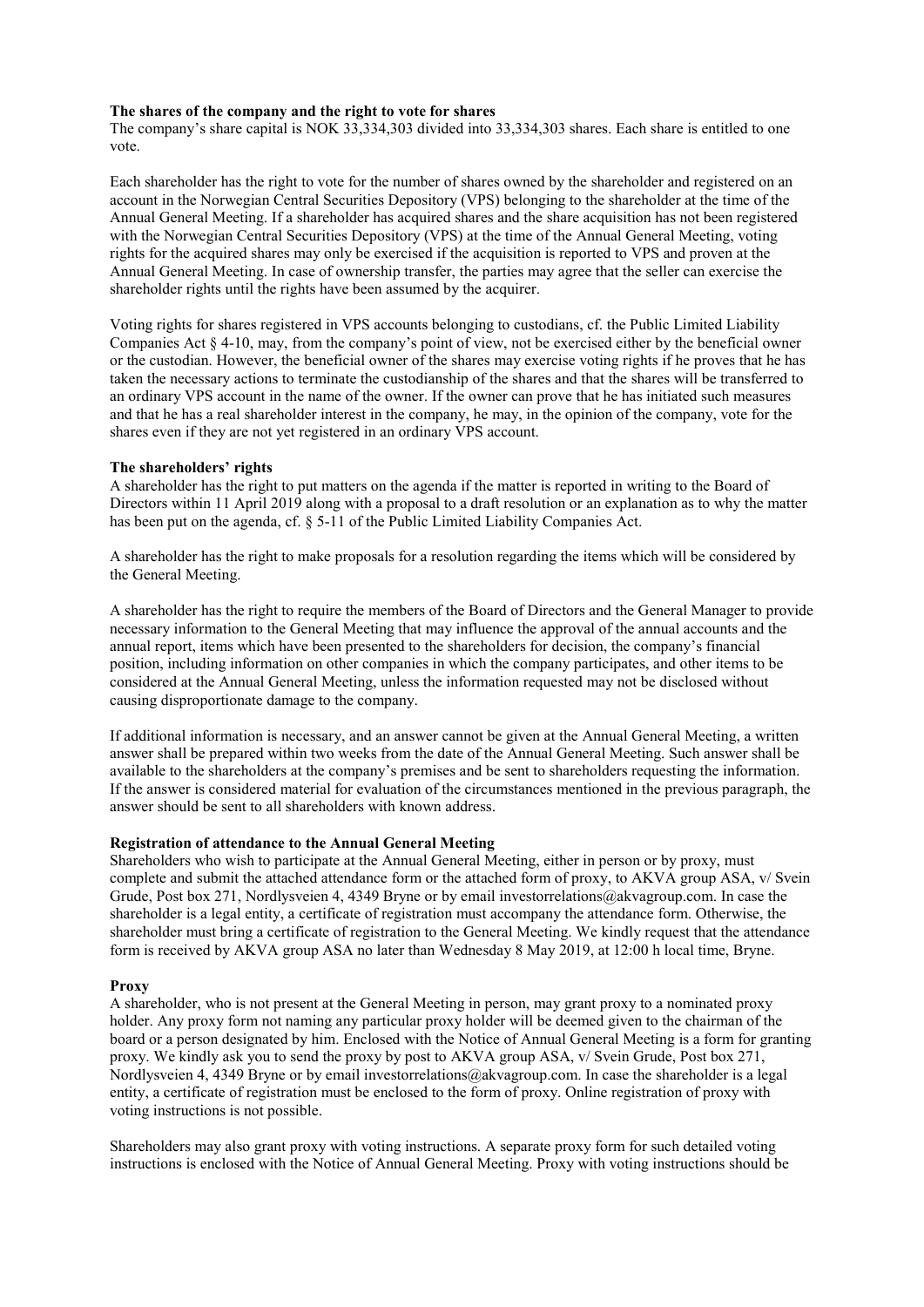sent by post AKVA group ASA, v/ Svein Grude, Post box 271, Nordlysveien 4, 4349 Bryne or by email investorrelations@akvagroup.com.

We kindly request that all proxies, with and without instructions, are received by AKVA group ASA no later than Wednesday 8 May 2019, at 12:00 h local time, Bryne. Proxies not received by the company within the deadline, must be presented at the General Meeting in original (accompanied by a certificate of registration if the shareholder is a legal entity).

#### **Documents and proposals for resolutions**

In accordance with article 8 of the company's Articles of Association, documents regarding matters which are dealt with at the General Meeting are displayed on the company's website [http://ir.akvagroup.com/investor](http://ir.akvagroup.com/investor-relations/general-meeting)[relations/general-meeting,](http://ir.akvagroup.com/investor-relations/general-meeting) and are consequently not distributed together with the notice. Nevertheless, each shareholder has the right to have the documents sent to him or her free of charge, upon request to the company. Shareholders may request the documents from the company by e-mail investorrelations@akvagroup.com or by post to AKVA group ASA, v/ Svein Grude, Post box 271, Nordlysveien 4, 4349 Bryne. The company's website also displays the proposals for resolutions on the items on the agenda.

In accordance with section 5-12 (1) of the Norwegian Public Limited Liability Companies Act, the Chairman of the board, Hans Kristian Mong will open the General Meeting.

\*\*\*

The Notice of the General Meeting and additional information related to the General Meeting is also available at the Company's website www.akvagroup.com

\*\*\*

26 March 2019 AKVA group ASA The Board of Directors

Enclosure: Notice of Attendance/Proxy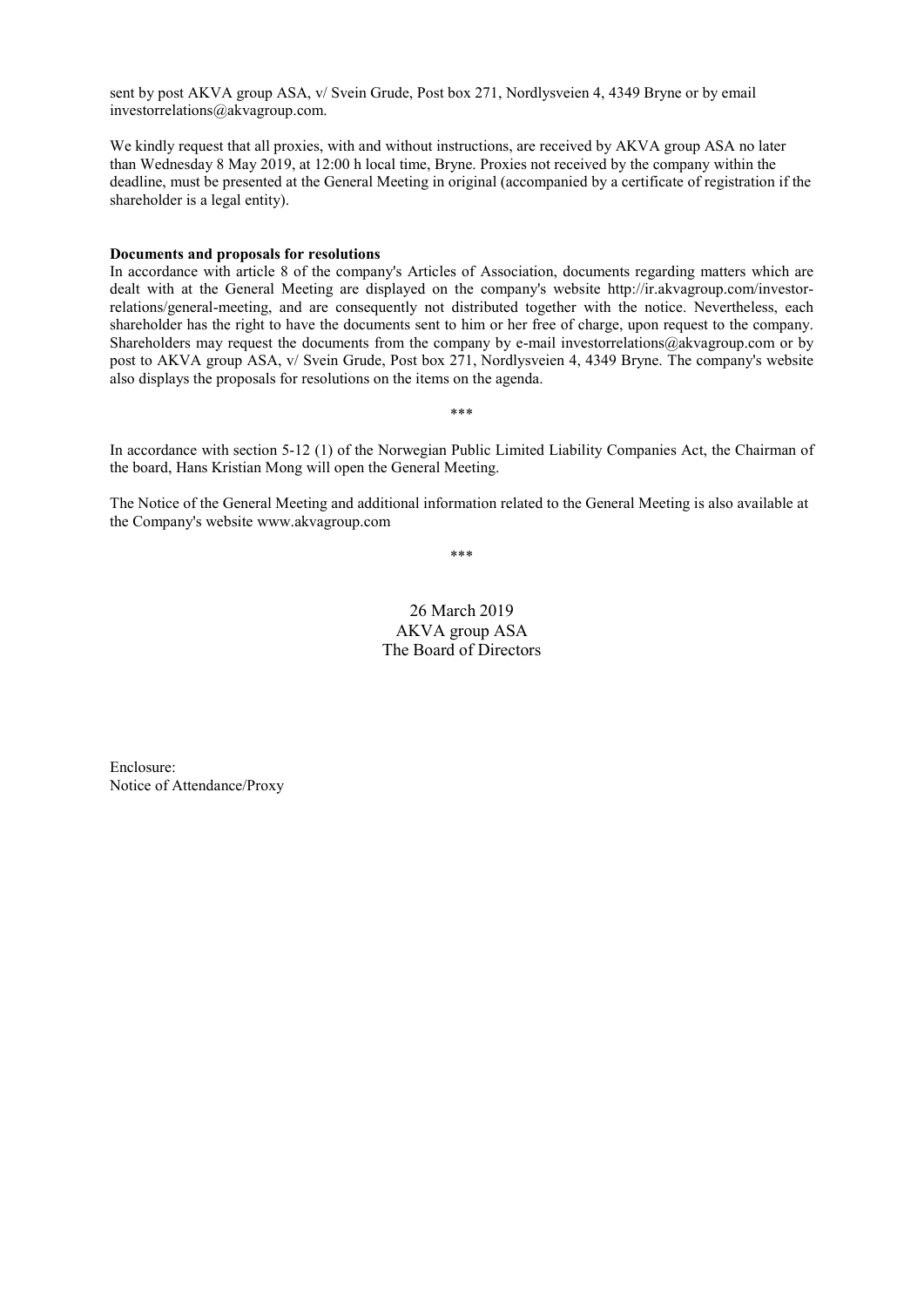#### **ATTENDANCE FORM, ANNUAL GENERAL MEETING**

*Shareholders who wish to attend the Annual General Meeting of AKVA group ASA to be held on 9 May 2019 in Egersund, must send this form by post to AKVA group ASA, v/ Svein Grude, Post box 271, Nordlysveien 4, 4349 Bryne or by email investorrelations@akvagroup.com. The attendance form should be received by AKVA group ASA no later than 8 May 2019 at 12:00 h local time, Bryne. In case the shareholder is a legal entity, a certificate of registration must accompany the attendance form.* 

|                            |                                                     | In case the shareholder is a legal entity, it will be represented by: |                                                                                                                  |  |  |
|----------------------------|-----------------------------------------------------|-----------------------------------------------------------------------|------------------------------------------------------------------------------------------------------------------|--|--|
|                            |                                                     |                                                                       | Person who represents the entity                                                                                 |  |  |
|                            |                                                     |                                                                       | (to grant proxy, please use the form of proxy below)                                                             |  |  |
|                            |                                                     |                                                                       | (shareholders name in capital letters) will attend at AKVA group ASA's Annual                                    |  |  |
|                            | General Meeting, 9 May 2019 at 17:00, and vote for: |                                                                       |                                                                                                                  |  |  |
|                            | .                                                   | own shares                                                            |                                                                                                                  |  |  |
|                            | .                                                   | other shares in accordance with enclosed proxy                        |                                                                                                                  |  |  |
| A total of<br>shares.<br>. |                                                     |                                                                       |                                                                                                                  |  |  |
|                            |                                                     |                                                                       |                                                                                                                  |  |  |
| Place/date                 |                                                     |                                                                       | Shareholder's signature<br>(Sign only by own attendance. To grant proxy, please<br>use the form of proxy below.) |  |  |

#### **PROXY (WITHOUT VOTING INSTRUCTIONS)**

*This form of proxy is for proxy without voting instructions. A shareholder who wishes to grant proxy with voting instructions, shall use the form on the next page. If you are not able to attend the Annual General Meeting, a nominated proxy holder can be granted your voting authority. Any proxy not naming proxy holder will be deemed given to the chairman of the board or a person designated by him. In case the shareholder is a legal entity, a certificate of registration must accompany the form of proxy.*

*We kindly ask you to send the proxy form by post to AKVA group ASA, v/ Svein Grude, Post box 271, Nordlysveien 4, 4349 Bryne or by email investorrelations@akvagroup.com. The proxy should be received by AKVA group ASA no later than 8 May 2019 at 12:00 h.*

\_\_\_\_\_\_\_\_\_\_\_\_\_\_\_\_\_\_\_\_\_\_\_\_\_\_\_\_\_\_\_\_\_\_\_\_ (shareholder's name in capital letters) hereby grants (tick off the right box, and fill out name of proxy, if applicable)

 $\Box$  The chairman (or a person designated by him).

□ \_\_\_\_\_\_\_\_\_\_\_\_\_\_\_\_\_\_\_\_\_\_\_\_\_\_\_\_\_\_

Name of self-nominated proxy holder (*Please use capital letters*)

proxy to attend and vote at AKVA group ASA's Annual General Meeting on 9 May 2019 at 17:00 for my/our shares

\_\_\_\_\_\_\_\_\_\_\_\_\_\_\_\_\_\_\_\_\_\_\_\_ \_\_\_\_\_\_\_\_\_\_\_\_\_\_\_\_\_\_\_\_\_\_\_\_\_\_\_

Place/date Shareholder's signature